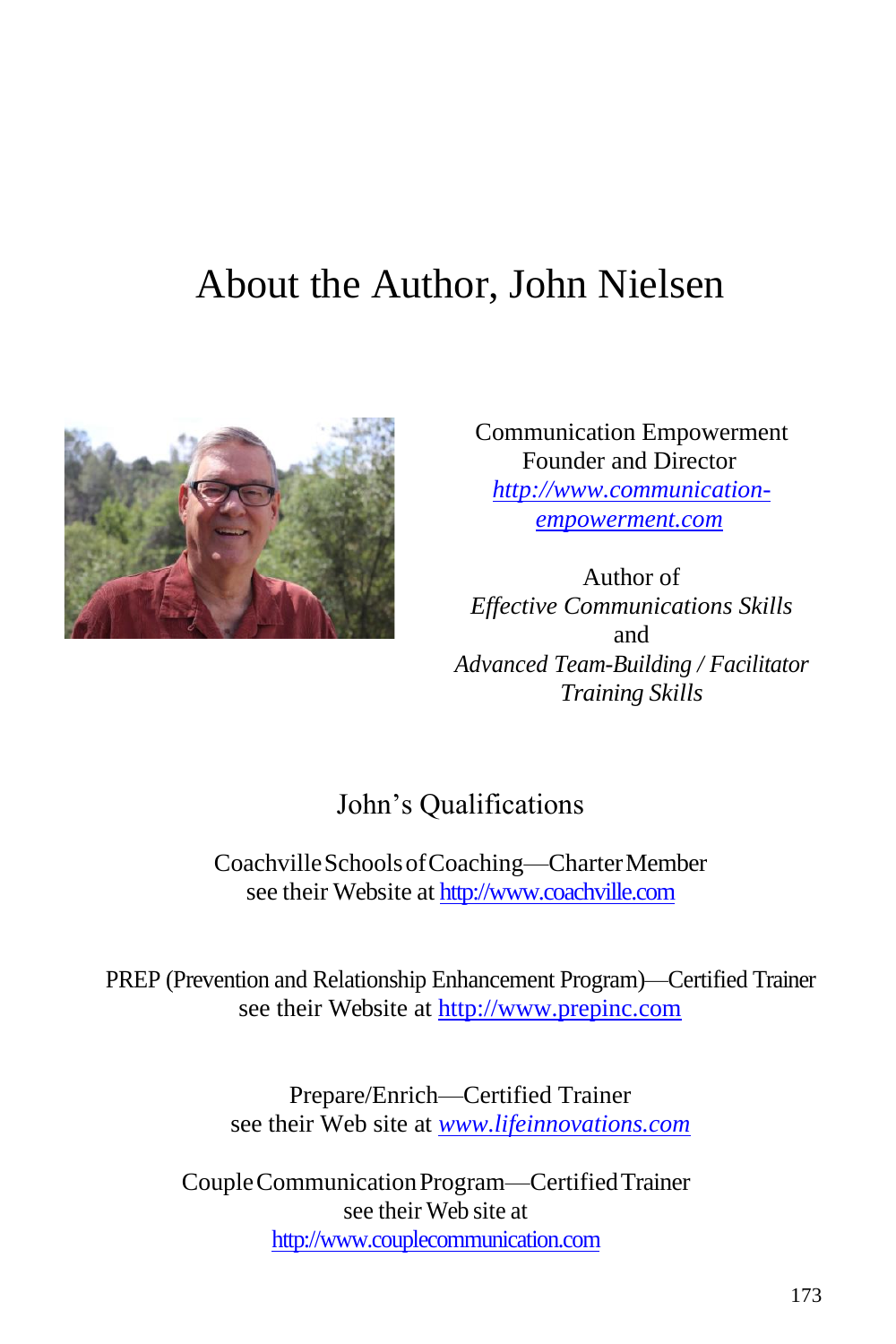Ordained Minister at Community of Grace Church see their Website at [http://www.icgrace.org](http://www.icgrace.org/)

Ministry Insights Certified Trainer See their Website at [http://www.ministryinsights.com](http://www.ministryinsights.com/)

Licensed Mediator - California & Texas

Business Builder and Team Manager

LeadershipHaywardAlumnus(1990),CityofHayward,California

California Southern Baptist Convention—Four years Executive Board Member

# Life Experiences

From age seventeen until 1986, John struggled with alcohol and drug addiction. From being a successful businessman with a wife and two children, he ended up divorced, bankrupt, and depressed. In 1987, John rededicated hislife to Jesus Christ and started on his own recovery journey.In 1989, he began leading programs to help others with relationship and/or addiction issues. John met his current wife Debbie at Community of Grace Church, and they have been happily married since 1993.

John started the healing and recovery ministries at Community of Grace in 1991. Personal and relationship healing have become such a central part of church life that the church went by the nickname "Restoration Depot."

## Business History

As a former marine and business owner, John has a history of successfully leading teams of people to achieve business and organizational goals.